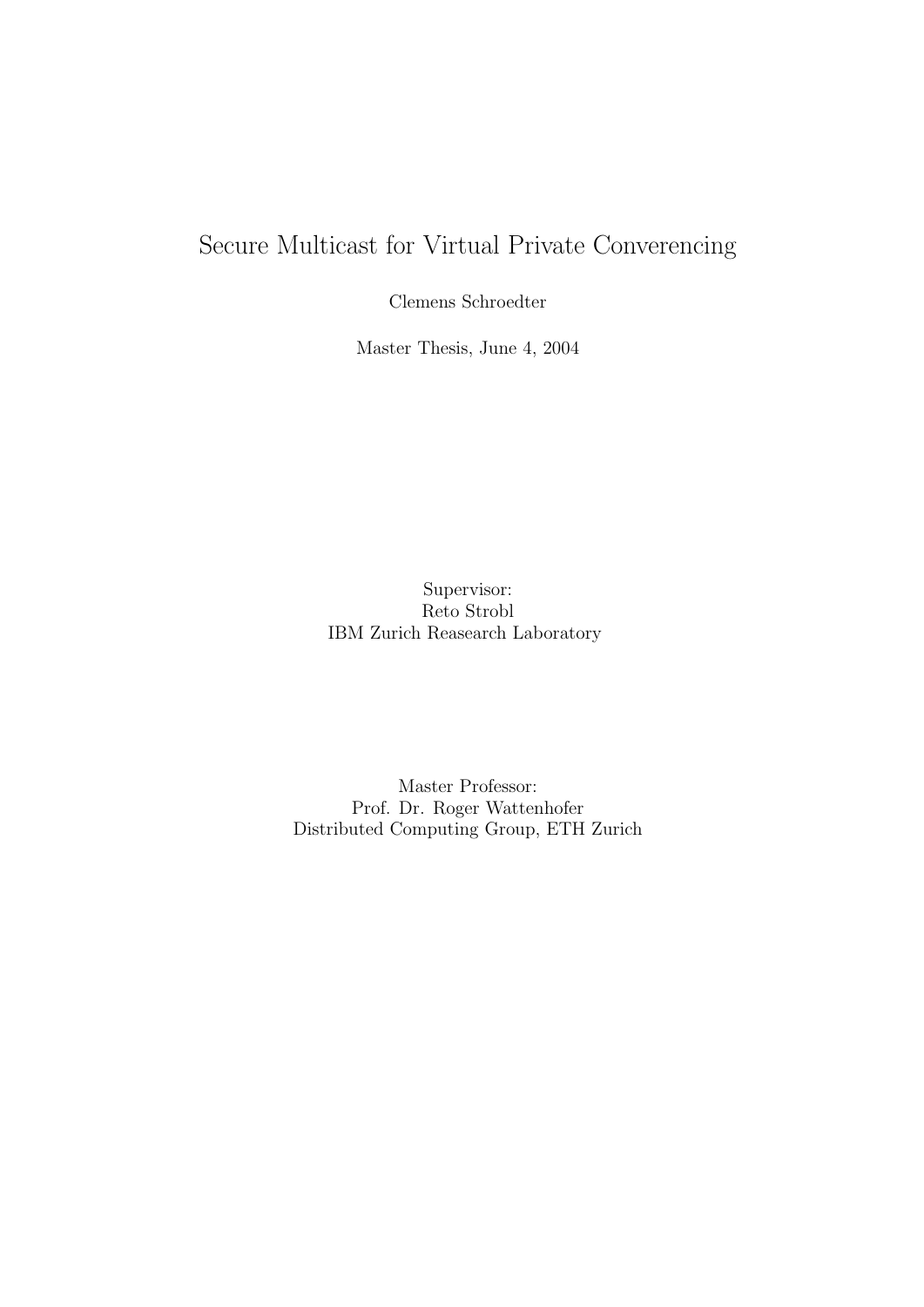## Contents

| $\mathbf{1}$ |                                                        | Introduction                                           | $\mathbf 2$    |
|--------------|--------------------------------------------------------|--------------------------------------------------------|----------------|
| $\bf{2}$     | <b>Secure Multicasting among Majorities</b>            |                                                        | 3              |
|              | 2.1                                                    |                                                        | 3              |
|              | 2.2                                                    |                                                        | $\overline{4}$ |
|              | 2.3                                                    | Asynchronous Group Key Exchange with Failures          | 6              |
|              | 2.4                                                    |                                                        | $\overline{7}$ |
| 3            | <b>Experimental Results</b>                            |                                                        | 9              |
|              | 3.1                                                    |                                                        | 9              |
|              | 3.2                                                    | Continuous Overhead for Securely Multicasting Messages | 10             |
| 4            | A Peer-to-Peer System for Private Virtual Conferencing |                                                        | 11             |
|              | 4.1                                                    |                                                        | 11             |
|              | 4.2                                                    |                                                        | 12             |
|              |                                                        | A Assessment of personal work                          | 15             |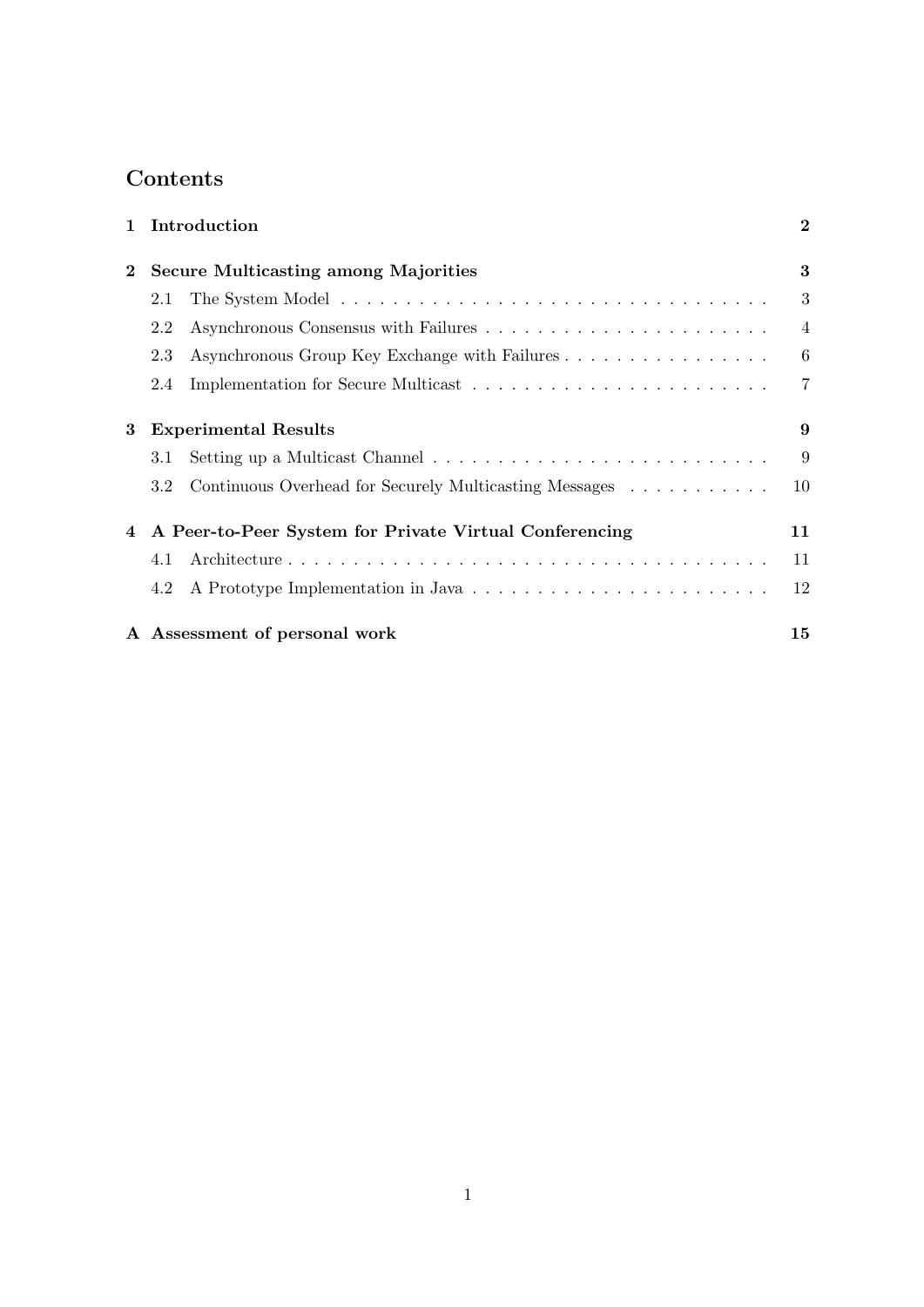## 1 Introduction

Multicast allows a source to disseminate data among multiple recipients, called the *multicast* group, such that the actual data packages are routed efficiently over the physical network links. Secure multicast additionally provides authenticity and privacy of the multicast data. Authenticity means that each group member can recognize whether a message was sent by a particular source, whereas secrecy means that only the multicast group members (and all of them) learn the transmitted data.

Multicast is at the core for many collaborative applications. Examples include Internet video transmissions, stock quotes, news feeds, software updates, live multi-party conferencing, online video games and shared white-boards. By the diversity of these scenarios, it soon becomes clear that there is little hope for a unified security solution that accommodates all scenarios. Therefore, Canetti et al. [CGI+99] suggest to investigate security solutions for two 'benchmark' scenarios, which are not only important on their own, but also have the property that solutions for these scenarios may serve as a good basis for other scenarios. The first scenario involves a single sender (e.g. an on-line stock-quotes distributor) and a large number of recipients (e.g. hundres of thousands). The second scenario — which we consider in this work — is on-line virtual private conferencing among up to a few hundreds of participants, where many (or all) of the members may be sending data to the group.

The standard approach for implementing secure multicast in the second scenario is to provide all members of the group (and only the members) with a secret group key under which all messages to be multicast are encrypted. Authenticity is usually achieved through digital signatures, or some form of symmetric message authentication codes (MACs) [CGI+99]. Thus, setting up secure multicast for private virtual conferencing essentially reduces to the problem of generating and distributing a secret group key. This can be done through a so-called group key exchange (GKE) protocol, which allows a group of servers to compute a secret key that remains well hidden from anyone outside the group. The problem with using such protocols is that they only terminate if all group members participate. Thus, if the group key is to be used for secure multicasting in a virtual conference scenario, the secure communication will only become available once the last group member has joined the conference. This is certainly undesirable, as in many practical scenarios, members may be joining at different points in time, or not join the conference at all. Servers that join the conference early should be able to compute the key without having to wait for all servers to join the conference.

One way to solve this problem is to integrate GKE protocols with a view-based group communication system (GCS), that provides the abstraction of "currently live nodes" to all servers of the multicast group in a consistent way. The idea is now to run a GKE protocol only among those members of the multicast group that are reported to be live by the GCS. Whenever a membership change occurs, i.e., when a member joins or leaves the conference, the GKE protocol is run from scratch among the new set of live servers. This way, early joining members will be able to communicate before all servers have joined the system. The disadvantage of this approach is that GCSs rely on timeouts to detect membership events, and thus are subject to timing attacks, which are often easy to launch in practice.

In order to avoid these issues, we suggest to run a *fault-tolerant* GKE protocol among the entire multicast group, instead of integrating standard GKE protocols with a GCS. A faulttolerant GKE protocol terminates for all servers as long as a majority of the participants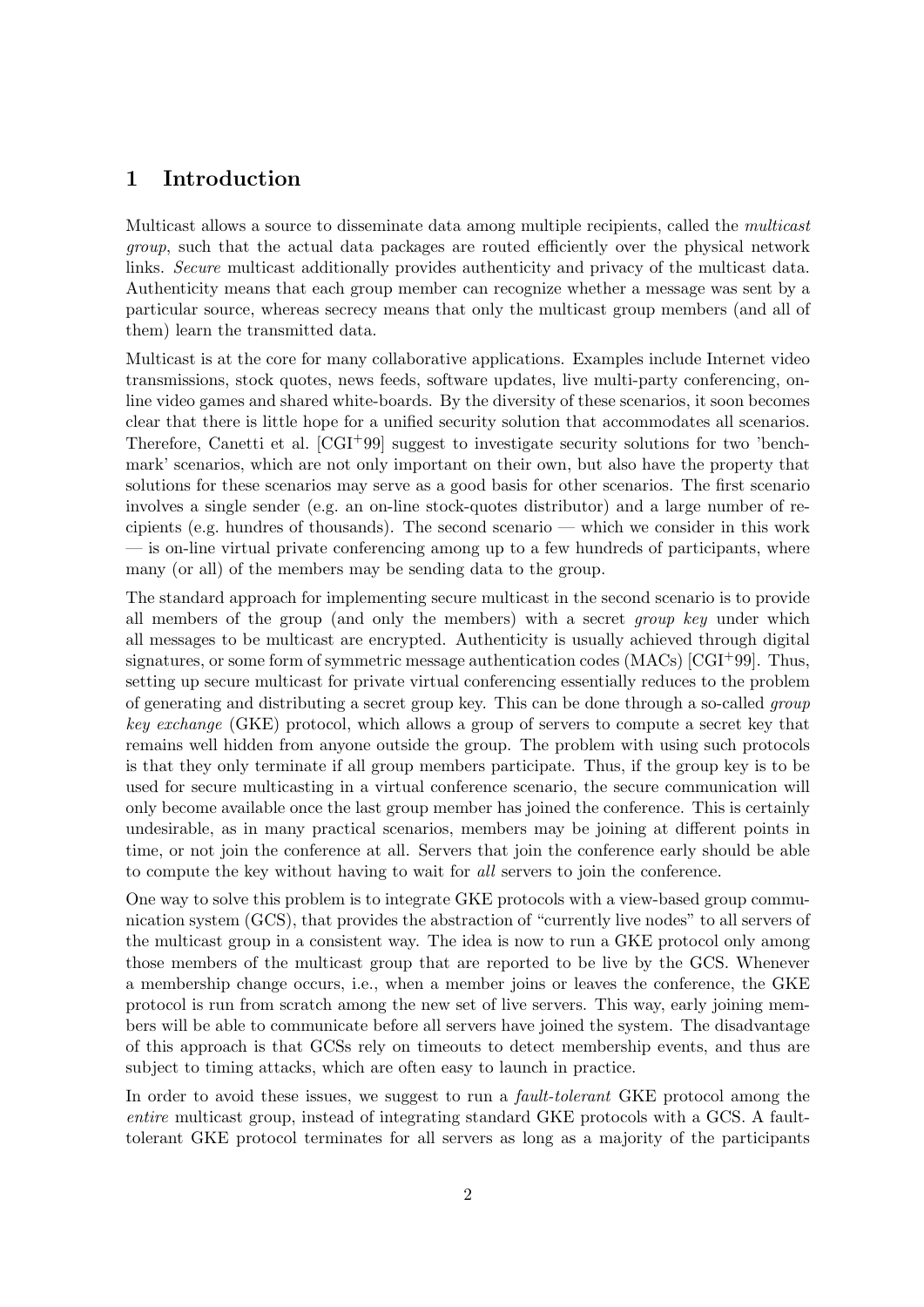remain up. Thus, if the key is to be used for private virtual conferencing, secure multicast communication will become available as soon as a majority of the members have joined the conference. The advantage of this approach is that it is completely asynchronous and therefore robust against timing attacks. Furthermore, it facilitates key management, as there is only a single group key being generated. On the downside, it can only be applied in conference scenarios where a majority of group members are guaranteed to join the conference.

In the first part of this work, we present a performance evaluation of a secure multicast implementation that uses the fault-tolerant GKE protocol proposed by Cachin and Strobl [CS04] for group key generation, and digital signatures for authentication. In the second part of this work, we describe the architecture of SecChat, which is a peer-to-peer application allowing peers to dynamically setup virtual conferences among various groups of peers without relying on a central component. SecChat uses an (untrusted) directory service for storing information on conferences to be held, such as the group members, or the date and time of the conference. It allows any peer to announce a conference by storing the corresponding entry in the directory. In order to achieve secure and efficient multicast communication among members of a conference, SecChat uses the solution for secure multicast we described before. This yields a system for secure on-line virtual conferencing where security is guaranteed as soon as a majority of the conference members have entered a conference.

The thesis is organized as follows. In Section 2, we describe our system model, and our construction of a secure multicast channel from an agreement-based GKE protocol. In Section 3, we present our experimental results on the performance of the construction. Finally, in Section 4, we describe the architecture and implementation of SecChat.

## 2 Secure Multicasting among Majorities

We now describe our protocol for secure multicast. Our construction consists of three protocols: a fault-tolerant consensus protocol, a fault-tolerant GKE protocol, and a protocol for secure multicast. The consensus protocol serves as sub-protocol for the GKE protocol, which in turn serves as sub-protocol for the secure multicast protocol. In the following, we describe our system model and provide a detailed description of the protocols.

### 2.1 The System Model

We consider a multicast group of n servers  $MC = \{S_1, \ldots, S_n\}$  that wish to establish a secure multicast channel for private virtual conferencing. We assume that at most a minority of these servers *crash*, i.e., stop executing the protocol at some point. We call such servers *crashed*, and all other servers honest.

The servers in MC are connected by reliable asynchronous point-to-point links and have no access to a common clock. Every server  $S_i \in MC$  has a public/private signature key pair  $(p_i, s_i)$ , and knows the public keys of all other servers. The point-to-point links are authenticated using digital signatures and message authentication codes (MAC). Specifically, the first time two servers wish to communicate with each other, they exchange a symmetric key using a standard two-party key exchange protocol [BCK98, Sho99, BPR00]. During this stage, digital signatures (under the distributed public keys) are used to authenticate the point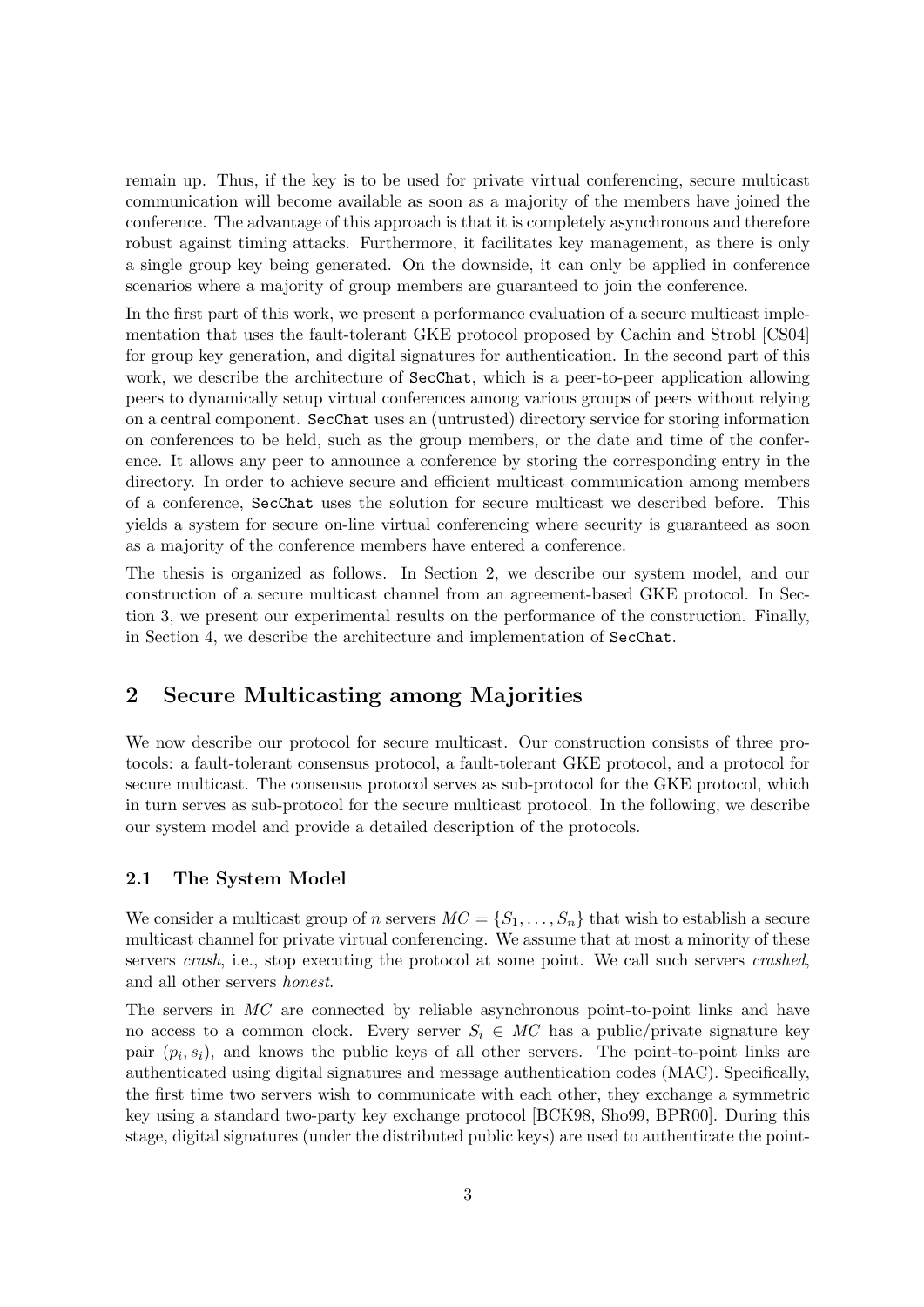to-point link. Once the symmetric key is established, the point-to-point link is authenticated using a message authentication code (MAC) under the established key.

Apart from the point-to-point links, every server can also send messages to all other servers through a reliable multicast channel. This channel neither provides authenticity nor secrecy of transmitted messages, and is completely asynchronous, i.e., messages may be delayed arbitrarily.

We will state the theoretical complexity of a protocol in this setting in terms of the total number of messages sent by honest servers, the size of these messages in bits, and the number of sequential message exchanges, called asynchronous rounds, that it takes until the first server may terminate the protocol.

#### 2.2 Asynchronous Consensus with Failures

An important primitive of our solution for GKE is a fault-tolerant consensus protocol. In a consensus protocol, every server receives as input at bit string of some length  $L$ , and produces as output some bit string of length  $L$ . The goal is that all servers output the same bit string, and that this bit string corresponds to the input of at least one servers. Furthermore, every server must terminate, provided that a majority of the servers invoke the protocol and do not crash. In the protocol specification below, we allow the servers to invoke several instances of a consensus protocol concurrently, where every instance is identified by a tag ID. The tag may be an arbitrary bit string.

Specification. Technically, a consensus protocol has the following interface. Every server  $S_i$  accepts input actions of the form (propose, ID, v). If this happens, we say  $S_i$  proposes v for (instance) ID. Every server  $S_i$  produces output actions of the form (decide, ID,  $\bar{v}$ ). If this happens, we say  $S_i$  decides  $\bar{v}$  in (instance) ID. With respect to this interface, a fault-tolerant consensus protocol satisfies the following properties:

- TERMINATION: If  $\lceil \frac{n+1}{2} \rceil$  $\frac{+1}{2}$  honest servers propose some value for an instance *ID*, then all honest servers that propose a value for ID eventually decide some value in instance ID.
- AGREEMENT: If two servers decide values  $v_i$  and  $v_j$  in an instance ID, then  $v_i = v_j$ .
- VALIDITY: If some server decides a value  $v_i$  in an instance  $ID$ , then at least one server has proposed  $v_i$  for ID before.

The Protocol. Fischer et al. [FLP85] showed that there exists no deterministic asynchronous fault-tolerant consensus protocol. To circumvent this impossibility result, one can either use *randomized* protocols, or extend the system model by some form of timing assumption (see [Asp02] for a survey of the currently known asynchronous consensus protocols of either type). The most efficient randomized consensus protocols are asymptotically constantround; see for example Canetti and Rabin's construction [CR93]. However, these protocols are not very efficient in terms of their concrete complexity, and only allow to agree on binary values; it is not immediately clear how to derive consensus protocols thereof that allow to agree on bit strings of arbitrary length, as we will need it.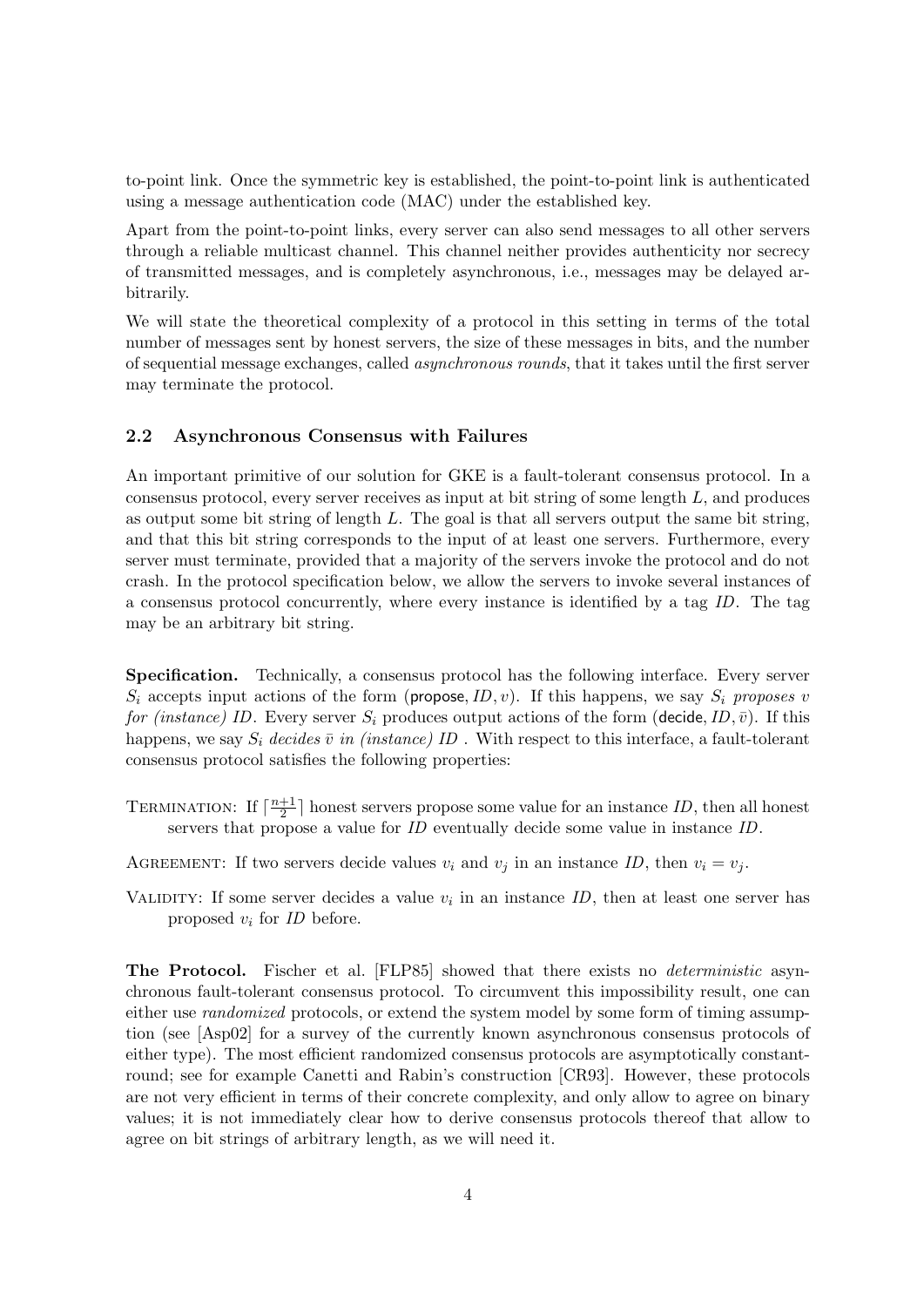In this work, we will therefore use a consensus protocol due to Chandra and Toueg [CT96] that relies on so-called failure detectors [CT96]. A failure detector is a local module available to every server that periodically outputs a list of servers that it suspects to have crashed and is usually based on a timing assumption. The consensus protocol that we will use relies on a failure detector  $\Diamond S$  that satisfies the following two properties:

- Eventual weak accuracy: There is an honest server and a time after which that server is not suspected to have crashed by the failure detector of any other honest server.
- Eventual strong completeness: There is a time after which every crashed server is permanently suspected by the failure detector of any honest server.

To implement  $\Diamond S$ , we use a protocol due to [CT96]. It assumes that every server has a local clock, and relies on the following synchrony assumption: there are bounds on the relative speeds of the local clocks and on message transmission times, but these bounds are not known and they hold only after some unknown time. These assumptions are also known as partial synchrony, and denoted by  $\mathcal{M}_3$ . The implementation for  $\Diamond S$  works as follows.

Each server  $S_i$  periodically sends a " $S_i$ -is-alive" message to all other servers. If  $S_i$  does not receive a "S<sub>j</sub>-is-alive" message from some server  $S_j$  for  $\Delta_{S_i}(S_j)$  time units on its local clock,  $S_i$  adds  $S_j$  to its list of suspects. If  $S_j$  receives " $S_j$ -is-alive" from some process  $S_j$  that it currently suspects,  $S_i$  knows that its previous time-out on  $S_j$  was premature. In this case,  $S_i$  removes  $S_j$  from its list of suspects and increases its time-out period  $\Delta_{S_i}(S_j)$ . For a more detailed description of this protocol, we refer to [CT96].

We now proceed with the description of the fault-tolerant consensus protocol that we use in this work. The protocol uses the rotating coordinator paradigm [Rei82]; the idea is to proceed in "rounds" as follows (these are different than the asynchronous rounds we consider for stating the efficiency of a protocol). During a round  $r$ , the current coordinator is server  $S_c$  for  $c = (r \mod n) + 1$ . All messages are either to or from the current coordinator. The current coordinator  $S_c$  tries to determine a consistent decision value. If  $S_c$  is honest and is not suspected by any other honest server, then the coordinator will succeed, and it will broadcast this decision value. Otherwise, the servers proceed with the next round.

Every round of this consensus protocol is divided into the following four asynchronous phases.

- **Phase 1:** Every server sends its current estimate *estimate<sub>i</sub>* of the decision value timestamped with the round  $ts_i$  number in which it adopted this estimate, to the current coordinator  $S_c$ . In the first round, *estimate<sub>i</sub>* is the input of server *i*, and  $ts_i$  is set to 1.
- **Phase 2:** The coordinator waits for receiving  $\lceil \frac{n+1}{2} \rceil$  $\frac{+1}{2}$  such estimates, selects one with the largest time stamp, and sends it to all the servers as their new estimate  $estimate<sub>c</sub>$
- **Phase 3:** Every server  $S_i$  waits for either receiving estimate<sub>c</sub> from  $S_c$ , or for receiving a signal from its failure detector indicating  $S_c$  has crashed.

In the first case,  $S_i$  adopts  $estimate_c$  as its new estimate, and sends ack to the coordinator. In the second case,  $S_i$  sends nack to  $S_c$ .

**Phase 4:** The coordinator waits for  $\lceil \frac{n+1}{2} \rceil$  $\frac{+1}{2}$  replies (*ack* s or *nack* s). If all replies are *ack* s, then  $S_c$  sends a request to decide on  $estimate_c$  to all other servers.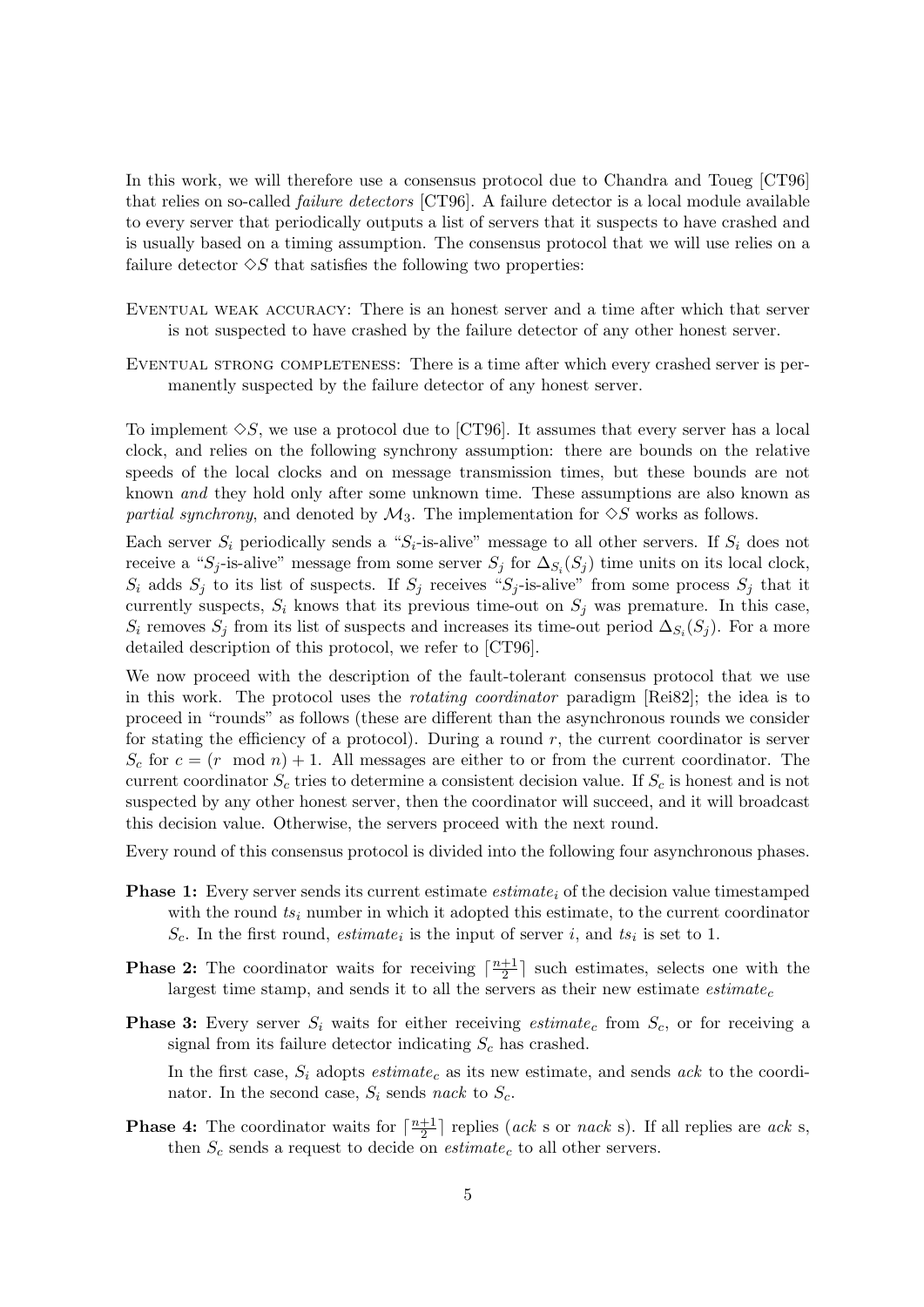At any time, if a server receives such a request, it echos the request to all other servers. A server decides  $estimate_c$  and terminates the protocol if it either receives the direct request, or an echo thereof.

It is easy to see that if after some time, there exists an honest server that is not suspected by any other honest server, then this server will succeed to determine a consistent decision value in the round where it is the coordinator, and the protocol will terminate.

Validity of the protocol follows immediately, as only values are proposed as estimates that at least one server has received as input. To see agreement, note that a coordinator only requests to decide on a value *estimate*<sub>c</sub> if a majority of servers have adopted *estimate*<sub>c</sub> as their current estimate. The way a coordinator selects the estimate it proposes ensures that in any subsequent round, the current coordinator will propose the same value  $estimate<sub>c</sub>$  as the new estimate.

We remark that the protocol is not fully asynchronous as it relies on a failure detector. However, as pointed out by [CT96], it is only the termination property of the protocol that depends on the timing assumption underlying the failure detector. Specifically, invalidating this timing assumption only *delays* the protocol, but does not affect its agreement or validity property.

Complexity. The efficiency of the protocol depends on the number of rounds the servers go through until the failure detectors stabilize, i.e., until there exists an honest server that is not suspected to have crashed by all other honest servers. Once this happens, this coordinator will fix the decision value, and the servers will terminate. Assuming that the failure detectors stabilize after R rounds, then the protocol uses  $3Rn + n^2$  messages of size L bits in 4R rounds.

#### 2.3 Asynchronous Group Key Exchange with Failures

An important primitive of our solution for secure multicasting is a fault-tolerant GKE protocol. Such a protocol allows the servers of the multicast group to repeatedly establish a secret group key, where every such key is identified by a unique tag  $ID \in \{0,1\}^*$ . The protocol ensures that the key remains hidden from anyone outside the group that can only observe the network traffic. Moreover, it guarantees that if at least a majority of servers initialize the generation of a key with tag ID, then all servers eventually terminate and compute the key.

Specification. More technically, a fault-tolerant GKE protocol has the following interface. Every server  $S_i$  accepts input actions of the form (init, ID), and produces output actions of the form (finished, ID, sk). If a server  $S_i$  receives such an input, we say  $S_i$  initializes session ID, and if it produces such an output, we say  $S_i$  computes key sk in session ID. With respect to this interface, a fault-tolerant GKE protocol satisfies the following properties:

TERMINATION: If a majority of servers initialize a session  $ID$ , then all servers that initialize ID eventually compute a key sk in session ID.

Secrecy: Only the servers of the multicast group learn the keys being computed.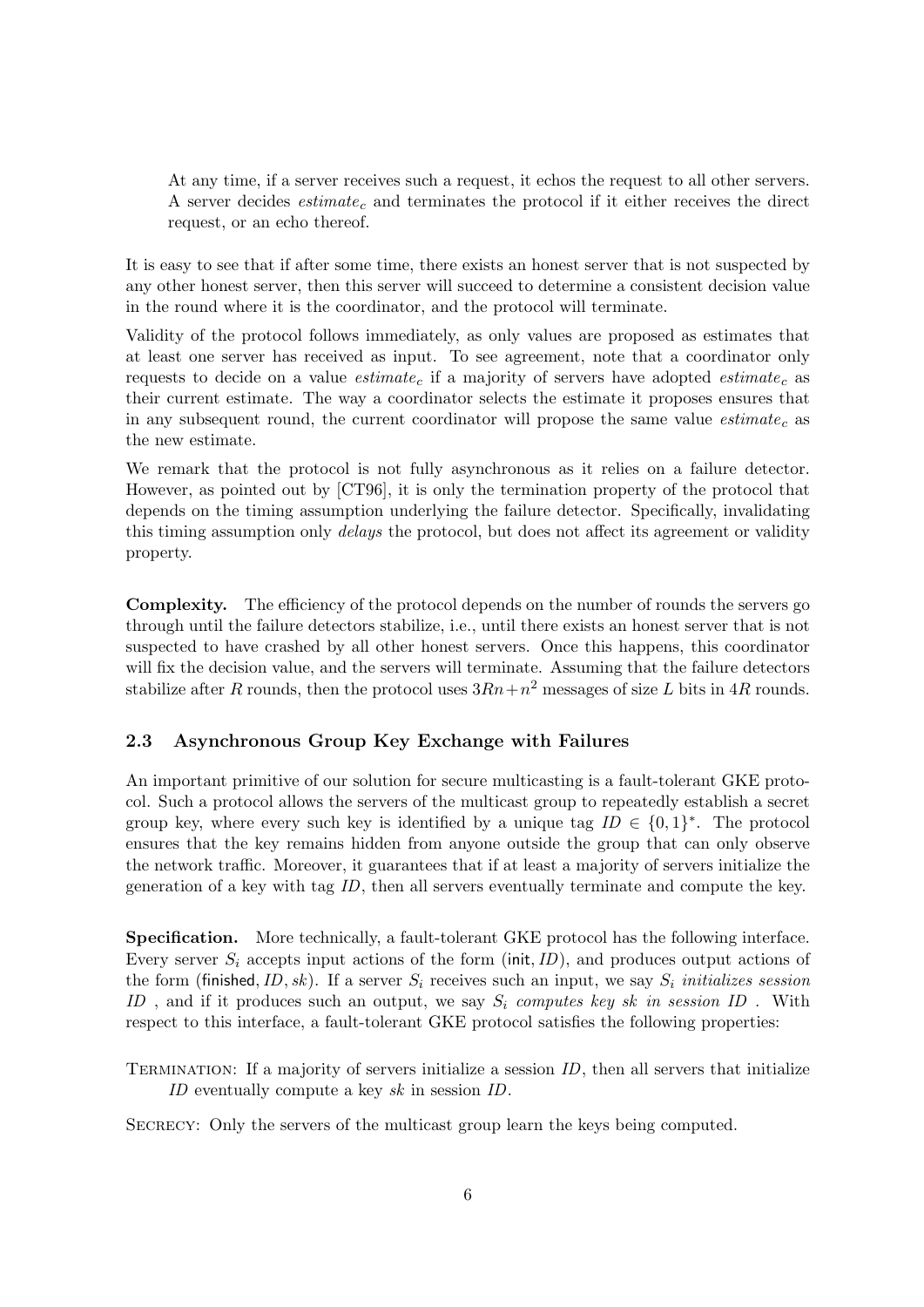The Protocol. In this work, we will use an implementation for fault-tolerant GKE recently proposed by Cachin and Strobl [CS04]. It is the first known implementation for fault-tolerant GKE, and assumes a setting where the servers are connected by authenticated point-to-point links. The protocol uses a public key encryption scheme, and relies on a fault-tolerant subprotocol for asynchronous consensus. Given these primitives, protocol GKE of Cachin and Strobl [CS04] works as follows.

- When a server i initializes a session ID, it first chooses a contribution  $y_i$  randomly from  $\{0,1\}^k$ ; the goal is to compute the key for this session as  $sk = \sum_{j \in G} y_i$  for some set G of  $\lceil \frac{n+1}{2} \rceil$  $\frac{+1}{2}$  servers. It then generates public key/private encryption keys  $(PK_i, SK_i)$ , and sends  $PK<sub>i</sub>$  to every other server.
- When a server  $S_i$  receives such a public key  $PK_j$  from another server  $S_j$ , it sends the contribution value  $y_i$  encrypted under  $PK_j$  to server  $S_j$ . Once it has received the contribution values  $y_{u_1}, \ldots, y_{u_{\lceil \frac{n+1}{2} \rceil}}$  of  $\lceil \frac{n+1}{2} \rceil$  $d_1 \leftarrow y_{u_1} - y_{u_2}, d_2 \leftarrow y_{u_2} - y_{u_3}, \dots, d_{\lceil \frac{n+1}{2} \rceil} \leftarrow y_{u_{\lceil \frac{n+1}{2} \rceil}} - y_{u_1}$ , and proposes the sequences  $\frac{+1}{2}$  servers like this, it computes the differences  $\langle u_1, \ldots, u_{\lceil \frac{n+1}{2} \rceil} \rangle$  and  $\langle d_1, \ldots, d_{\lceil \frac{n+1}{2} \rceil} \rangle$  in the consensus sub-protocol. Note that the difference between any pair of contribution values may be leaked through this, but since no other information is revealed, all contribution values remain secret.
- When a server  $S_i$  decides two sequences  $\langle \bar{u}_1, \ldots, \bar{u}_{\lceil \frac{n+1}{2} \rceil} \rangle$  and  $\langle \bar{d}_1, \ldots, \bar{d}_{\lceil \frac{n+1}{2} \rceil} \rangle$  in the consensus protocol, it computes the session key as follows. It first chooses an arbitrary index  $m \in [1, \lceil \frac{n+1}{2} \rceil]$  $\frac{+1}{2}$ ] such that it has received  $y_{\bar{u}_m}$  before (notice that such an m exists, as it has received at least  $\lceil \frac{n+1}{2} \rceil$  $\frac{+1}{2}$  values  $y_j$  at this point).

It then computes the session key  $sk = \left(\sum_{j=1}^{\lceil \frac{n+1}{2} \rceil-1} j \bar{d}_{m+j}\right) + \left(\lceil \frac{n+1}{2} \rceil-1 \right)$  $(\frac{+1}{2})y_{\bar{u}_m}$ , where  $\bar{d}_{m+j}$  =  $d_{m+j-(\lceil \frac{n+1}{2} \rceil)}$  for  $m+j > \lceil \frac{n+1}{2} \rceil$  $\frac{+1}{2}$ .

It is easy to see that every server terminates. It is also easy to verify that every server computes the same session key  $sk = \sum_{j=1}^{\lceil \frac{n+1}{2} \rceil} y_{\bar{u}_j}$ , regardless of which m it chooses. Finally, since all contribution values remain secret (as argued above), the same holds for the key  $sk$ .

**Complexity.** The protocol requires every server to perform  $n$  encryptions and  $n$  decryptions. Furthermore, every server sends  $2n$  messages of size k bits in two rounds (k is the size of the public keys used for the encryption scheme), and additionally, requires every server to complete a consensus protocol on a value of size  $k\left[\frac{n+1}{2}\right]$  $\frac{+1}{2}$ .

#### 2.4 Implementation for Secure Multicast

Our protocol SMC for secure multicasting allows to establish several instances of a secure multicast channel in parallel. Every such instance is identified by a unique tag ID, which may be an arbitrary bit-string. An established instance allows every server to send a message to all other servers, such that nobody outside the group learns the content of the message. Furthermore, it guarantees authenticity of the sender, i.e., if an instance delivers a message m from a server  $S_j$ , then  $S_j$  has sent m through this instance before.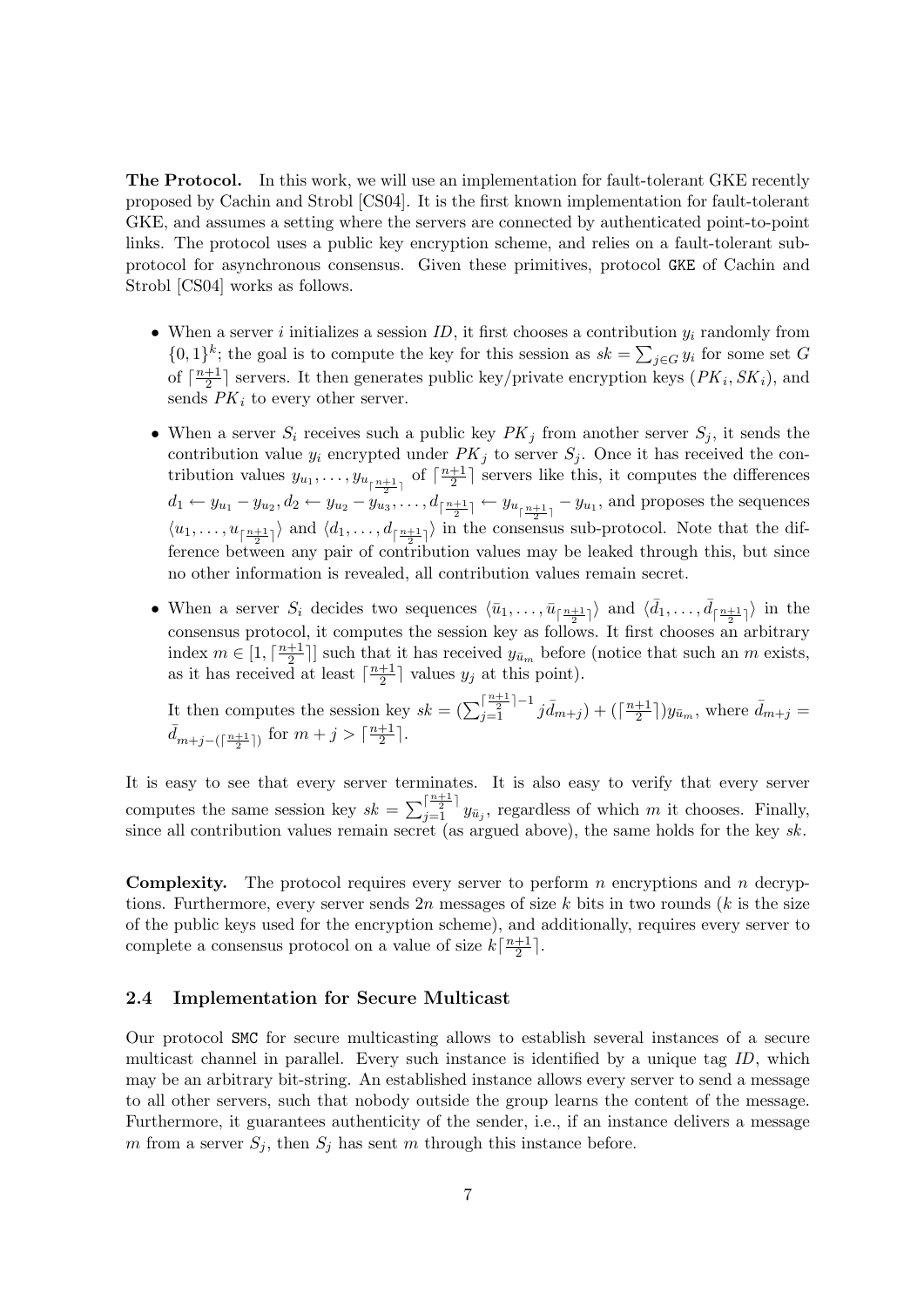**Specification.** More technically, our protocol has the following interface. Every server  $S_i$ accepts two types of input messages: (init, ID) and (multicast, ID, m). If  $S_i$  receives an input of the first type, we say  $S_i$  initializes instance ID; in case of an input of the second type, we say  $S_i$  multicasts m over ID.

Every server produces also two types of output messages: (established,ID) and (received, ID, m, j). If a server  $S_i$  produces an output of the first type, we say  $S_i$  establishes instance ID; if the output is of the second form, we say  $S_i$  delivers m from  $S_j$  in ID. With respect to this interface, our protocol SMC satisfies the following properties:

Termination: If at least a majority of servers initialize an instance ID, then every server that initializes ID eventually establishes ID.

Moreover, if a server  $S_i$  multicasts m over ID after establishing ID, then every server that established ID at that point eventually delivers m from  $S_i$  in ID.

AUTHENTICITY: If a server delivers m from  $S_j$  in ID, then  $S_j$  has multicast m over ID before. SECRECY: Only the servers of the multicast group learn the messages being multicast.

EFFICIENCY: Multicasting a message of size  $l$  bits over an instance ID requires multicasting  $l + k$  bits over the underlying insecure multicast channel, where k is the length of a digital signature under the given public keys.

The Protocol. Our protocol SMC for secure multicasting assumes a sub-protocol GKE for fault-tolerant GKE, a symmetric encryption scheme, and works as follows.

- When a server  $S_i$  initializes an instance ID, it initializes a session ID gke of the subprotocol GKE, where gke is an arbitrary public constant.
- When a server  $S_i$  computes a key sk in a session ID gke of the sub-protocol GKE, it stores the key in a local variable  $sk_{ID}$ , and outputs (established, ID).
- When a server  $S_i$  multicasts a message m over ID, it waits until it has computed the key  $sk_{ID}$ . It then computes a signature  $\sigma_i$  on the message  $m||ID||i$  under its secret key  $s_i$ , where || denote the concatenation of the values in a well-defined encoding. Next, it computes the encryption c of  $m||\sigma_i$  under the key sk<sub>ID</sub> using the given symmetric encryption scheme, and multicasts  $(c, ID)$  over the underlying insecure multicast channel.
- When a server  $S_i$  receives a message  $(c, ID)$  from a server  $P_j$  through the underlying insecure multicast channel, it waits until it has computed the key  $sk_{ID}$ , and then decrypts c using  $sk_{ID}$  to get m'. Next, it parses m' as  $m||\sigma_j$ , and verifies the signature  $\sigma_j$  on  $m||ID||j$  using the public key  $p_j$ . If this verification succeeds, it outputs (deliver,  $ID, m, j$ ).

By the termination property of the underlying GKE protocol, it follows immediately that every server that initializes an instance ID eventually establishes ID, provided that a majority  $(i.e., \lceil \frac{n+1}{2} \rceil$  $\frac{+1}{2}$ ) of the servers initialize *ID*. The second part of the termination property of SMC then follows immediately by the reliability of the underlying insecure multicast channel.

Authenticity of SMC follows by the security of the signature scheme used. We remark that the reason for signing  $m$  concatenated with the tag  $ID$  is to ensure that messages sent over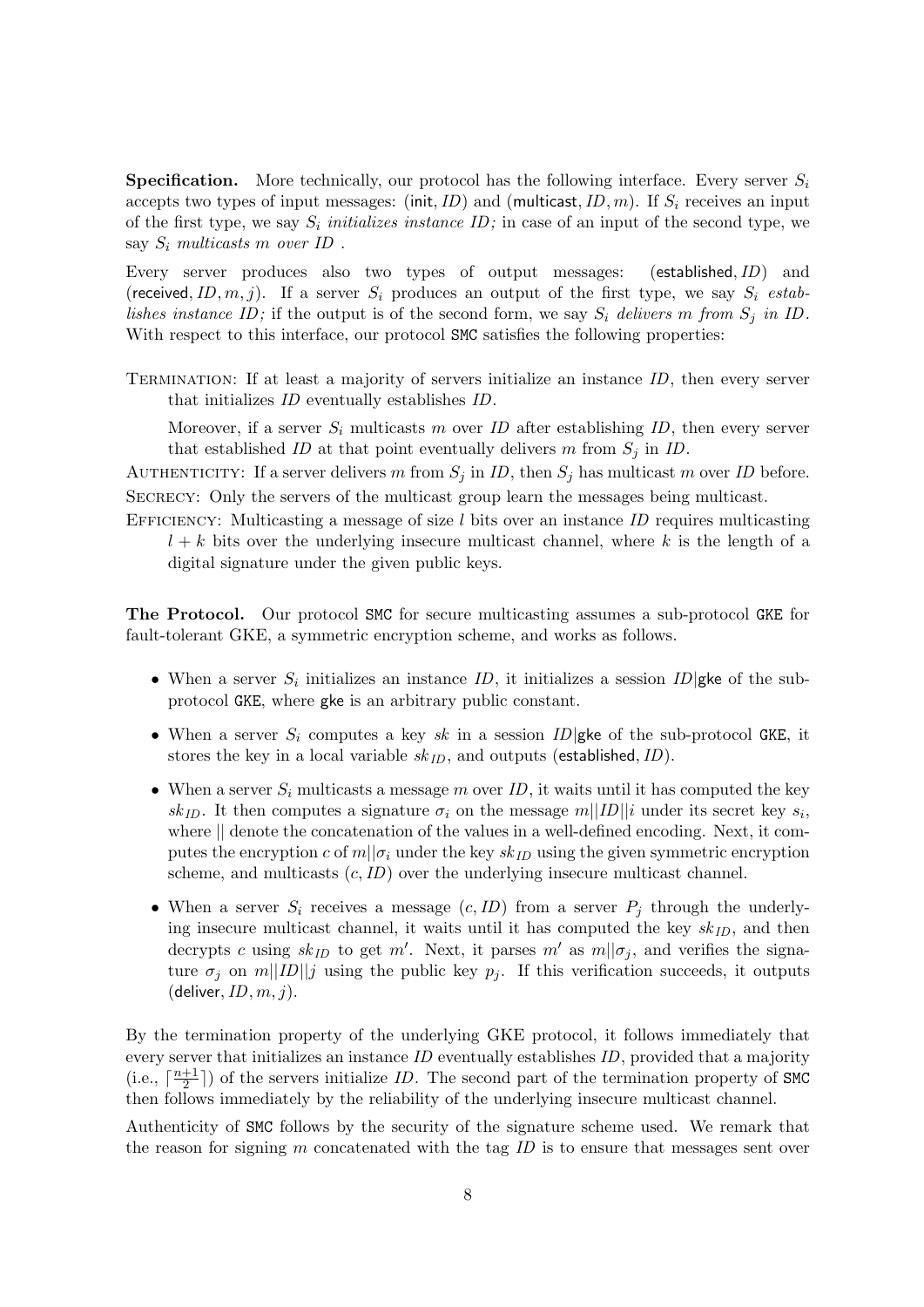an instance ID will only be delivered by this instance. Notice, however, that our protocol does not prevent reply attacks, i.e., even though messages are authenticated, they may be delivered multiple times. A higher level application can easily prevent this by adding sequence numbers to the messages it multicasts over an instance, and by accepting a delivered message only once for every sequence number.

Privacy of SMC follows by the secrecy property of the underlying GKE protocol, and the security of the symmetric encryption scheme used. It is also easy to see that efficiency holds: to multicast a message m over an instance ID, a server sends the encryption of  $m||\sigma_i$  together with the identifier ID over the underlying channel. These are at most  $|m| + |\sigma_j| + |ID|$  bits, assuming that the underling encryption scheme is a one-way permutation, i.e., encryptions of a message have the same length as the message itself (this holds for most symmetric encryption schemes, such as 3DES or AES). As |m| will be typically much bigger than  $|ID|$ , we may neglect |ID|.

**Complexity.** In order to setup a secure multicast instance ID, our protocol requires one execution of the GKE protocol (see previous section). The overhead for multicasting one message through an instance  $ID$  (as opposed to just multicast the message over the underlying insecure multicast channel) consists of computing one digital signature and one symmetric encryption of the message. The overhead for receiving a message consists of one signature verification, and one symmetric decryption.

## 3 Experimental Results

We now present the experimental costs of our construction for secure multicast. Specifically, we present the costs for setting up a secure multicast channel, and the continuous overhead for authenticating and encrypting multicast messages. The prototype implementation that we used for this measurements is written in Java; we describe its architecture in Section 4.2.

Our testbed for these measurements consists of a cluster of seven 1.2 GHz Pentium III dualprocessor computers running Linux 2.4.20. The machines were connected over a 100 bits/s LAN. For the private and public signature key pairs that every server is assume to have in our system model (cf. Section 2.1), we used 512-bit RSA keys.

#### 3.1 Setting up a Multicast Channel

The time needed for setting up a secure multicast channel consists of the time needed for computing a common group key by the GKE protocol described in Section 2.3. Below, we present the performance of our prototype implementation of the GKE protocol. In this implementation, we instantiated the encryption scheme used by the GKE protocol through an RSA encryption scheme. For measuring the running time of the GKE protocol, we started the protocol on all servers simultaneously, and computed the average time it took a server from starting the protocol until it computed the group key. This time involves all the overhead by the underlying consensus, as well as the underlying network.

Our primary goal is to investigate how the running time of the protocol grows in relation to the group size. We therefore measured the running time of the GKE protocol for different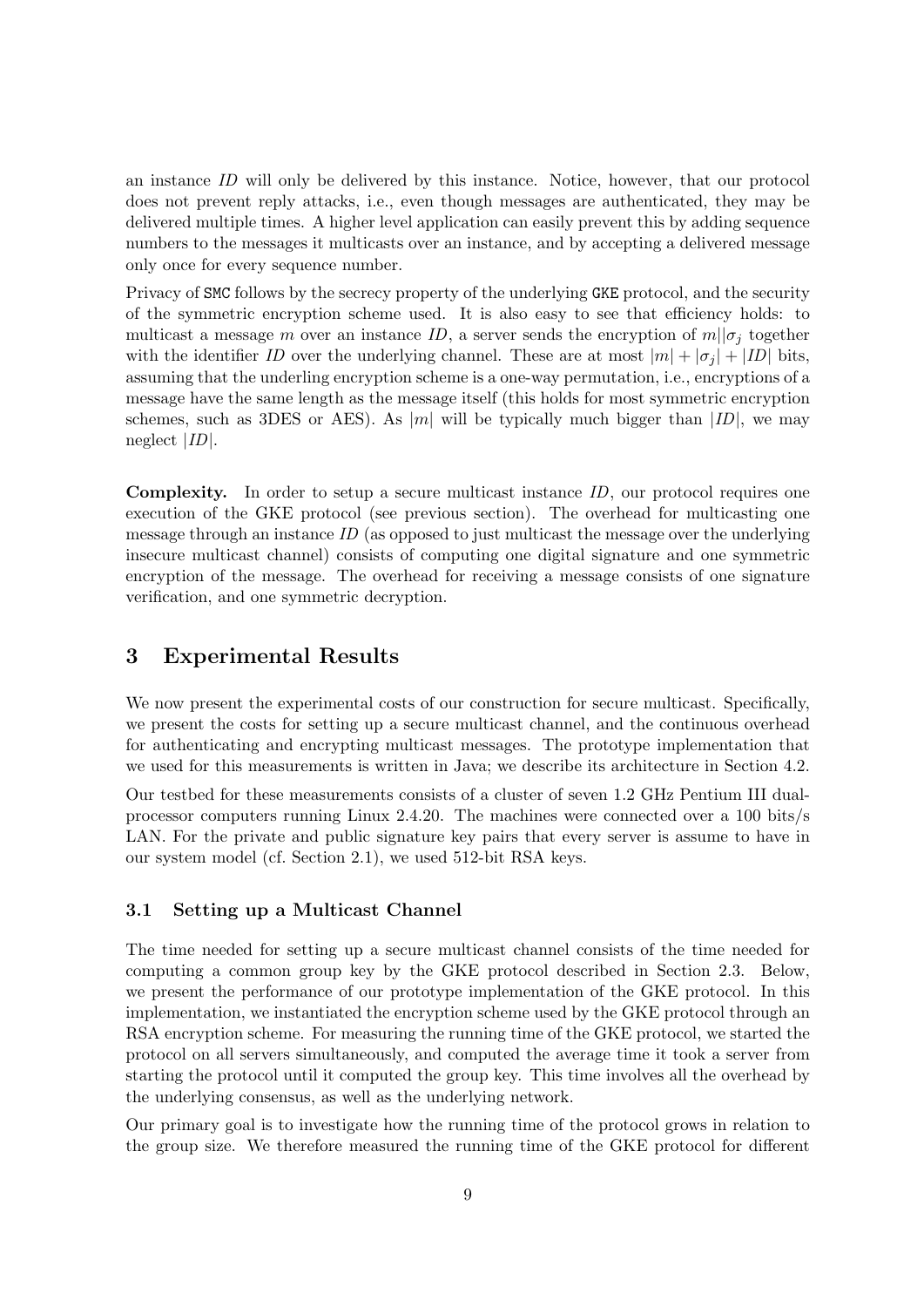Figure 1: Running time of the GKE protocol

group sizes, ranging from 3 peers up to 21 peers. For all measurements, we used 512-bit RSA encryption keys (within the GKE protocol), and generated a group key of size 128-bits. Figure 3.1 summarizes the results. Notice that the running time grows faster than linear in the number of peers that participate. This growth seems to be induced by the running time of the consensus sub-protocol. The fact that the consensus sub-protocol has a super-linear running time is somewhat surprising, as its theoretical round complexity does not depend on the group size but only on the time needed until the failure detector stabilizes.

We remark that in our measurements, all peers were participating in the protocol. In case that only a majority of peers participates, the protocols may actually run faster, since fewer messages will be sent and the load on the network will be reduced by a factor of two. It would be interesting to investigate this through another series of experiments (due to time constraints, we could not investigate this anymore).

### 3.2 Continuous Overhead for Securely Multicasting Messages

The continuous overhead for securely multicasting messages consists on the sender-side of one symmetric encryption and one asymmetric signature generation per message. On the receiverside, it consists of one symmetric decryption and one asymmetric signature verification per message.

For our measurements, we instantiated the symmetric encryption scheme used by our SMC protocol by 128-bit AES; for the signature scheme used to authenticate messages, we used the 512-bit RSA signature keys from our testbed. We measured the sender and receiver overhead for different message sizes, ranging from 0 to 1000 kbits. From the time needed for signing and encrypting messages, one can easily derive an upper bound on the "throughput"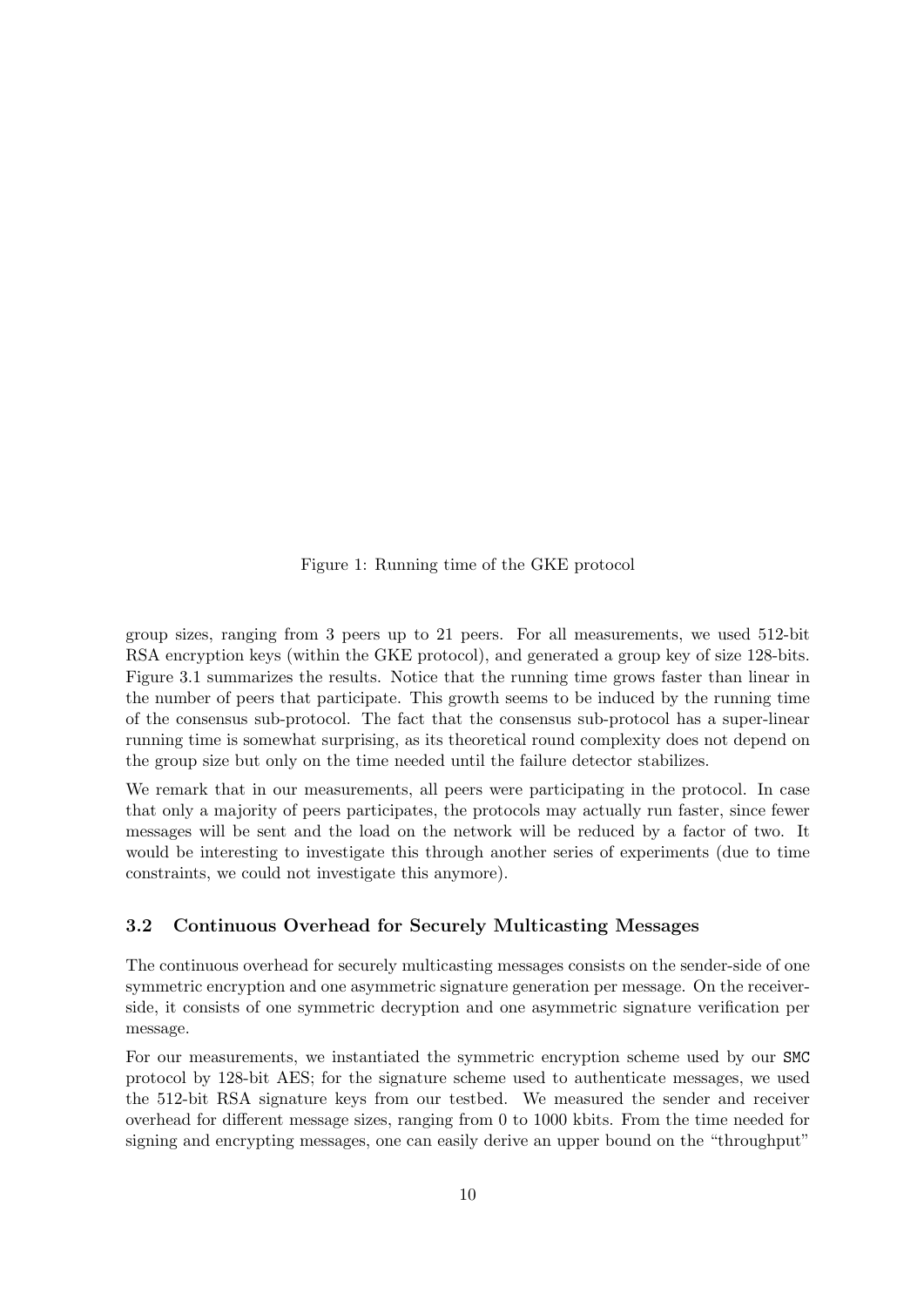Figure 2: The continuous overhead for multicasting messages is shown on the left hand side. The corresponding maximal throughput is shown on the right hand side.

of our secure multicast implementation, i.e., the bits per second that can be transmitted over a secure multicast channel. Figure 3.2 summarizes the overhead, as well as the maximal throughput.

We remark that the actual end-to-end throughput will be lower, as messages may be lost or corrupted when sent over the underlying insecure multicast channel. The rate at which such losses or corruptions occur will depend on the particular network, and will typically increase as the message size increases.

Asymmetric signature generation and verification is typically much slower than symmetric authentication. We therefore also measured an alternative implementation for authenticating multicast messages. In particular, we used a second group key of size 128-bits, and authenticated all messages using HMAC-MD5 under this group key. As a result, the messages are only authentic on a group level and not on a peer level. For certain applications, this may actually be enough. Figure 3.2 summarizes these results. Not surprisingly, this approach outperforms the asymmetric approach by a factor of four.

## 4 A Peer-to-Peer System for Private Virtual Conferencing

In this section, we describe the architecture and implementation of SecChat, which is a peer-to-peer application for private virtual conferencing. SecChat allows any peer to create conferences among a subset of the peers, and provides secure multicast communication among the peers of a conference. The secure multicast channel for a conference becomes available as soon as a majority of the designated members have joined the conference.

#### 4.1 Architecture

We consider a system of N peers  $P_1, \ldots, P_N$ , subsets of which want to repeatedly and concurrently establish a private virtual conference. We assume an X509 public key infrastructure (PKI), which assigns — by means of an X509 certificate — a unique signature public key  $p_i$ to every peer  $P_i$ ; the corresponding private key  $s_i$  is only known to the peer  $P_i$ .

SecChat allows peers to create conferences among each other and to join created conferences. Furthermore, it provides secure multicast communication among peers of a conference. Technically, SecChat consists of two components: a directory service, and a protocol for se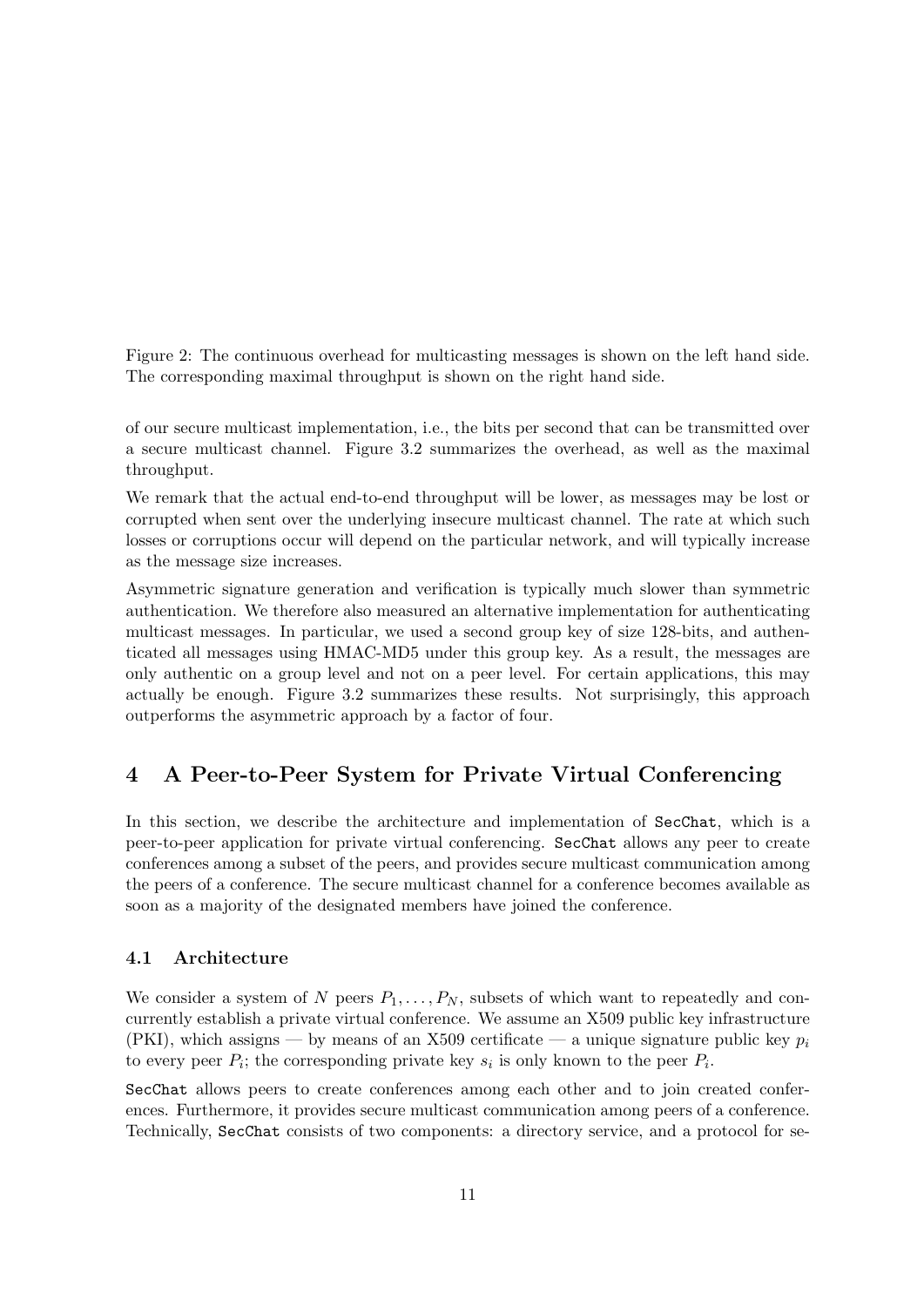cure multicast. The directory service is used to store conference specific information, and to distribute the necessary public keys and certificates among the conference members. The secure multicast protocol is used to provide secure communication among the members of a conference. On an abstract level, SecChat works as follows.

- Add Participant: The system allows any peer to add itself as a participant of the system. To do this, a peer has to generate a public and private key pair, and to get an X509 certificate on its public key from the PKI. It then stores the certificate in the directory service.
- Get Participant: The system allows each peer to retrieve the public key certificates as well as the names of all participants.
- Create: The system allows any peer to create a conference. In order to create a conference, a peer has to provide a unique tag ID for the conference, a time frame  $t_0, t_1$  during which the conference shall be held, as well as the indices (names)  $G$  of intended members of the conference together with their public key certificates  $C = \{(j, C_j) | j \in G\}$ . conference is then created by storing the corresponding tuple  $(ID, t_0, t_1, G, C)$  in the directory service.
- Join: The system allows any peer to join a conference for which it is a member. In order to join a conference with identifier  $ID$ , a peer i first retrieves the corresponding tuple  $(ID, t_0, t_1, G, C)$  from the directory service, and verifies all certificates in C. If the verification fails, it aborts the conference. Otherwise, it it starts a secure multicast instance with tag  $ID|\textsf{smc}$  among the peers in  $G$ , using the public keys from  $C$ .
- Send: The system allows a peer that joined a conference with tag ID to send a message  $m$  to all other conference members. The message  $m$  is sent using the secure multicast instance with tag  $ID$ |smc
- Receive: If a peer has joined a conference with tag ID, and the secure multicast instance with tag ID smc delivers a message m, then the system delivers the message m to the peer for conference ID.

Notice that by assumption, the X509 PKI assigns a unique signature key to every peer, i.e., for every peer, there exists exactly one valid X509 certificate binding a public key to this peer, such that only this peer knows the corresponding private key. This ensures the authenticity of the public keys and thereby the security of the conferences, even in case the directory service behaves maliciously. Specifically, a malicious directory service can only prevent a conference from happening (by providing for example invalid certificates), but not invalidate the authenticity of the public signature keys, as it is impossible (by assumption) to forge certificates.

#### 4.2 A Prototype Implementation in Java

We now proceed with an overview of our prototype implementation of SecChat. The prototype is written in Java, and is organized in the following packages: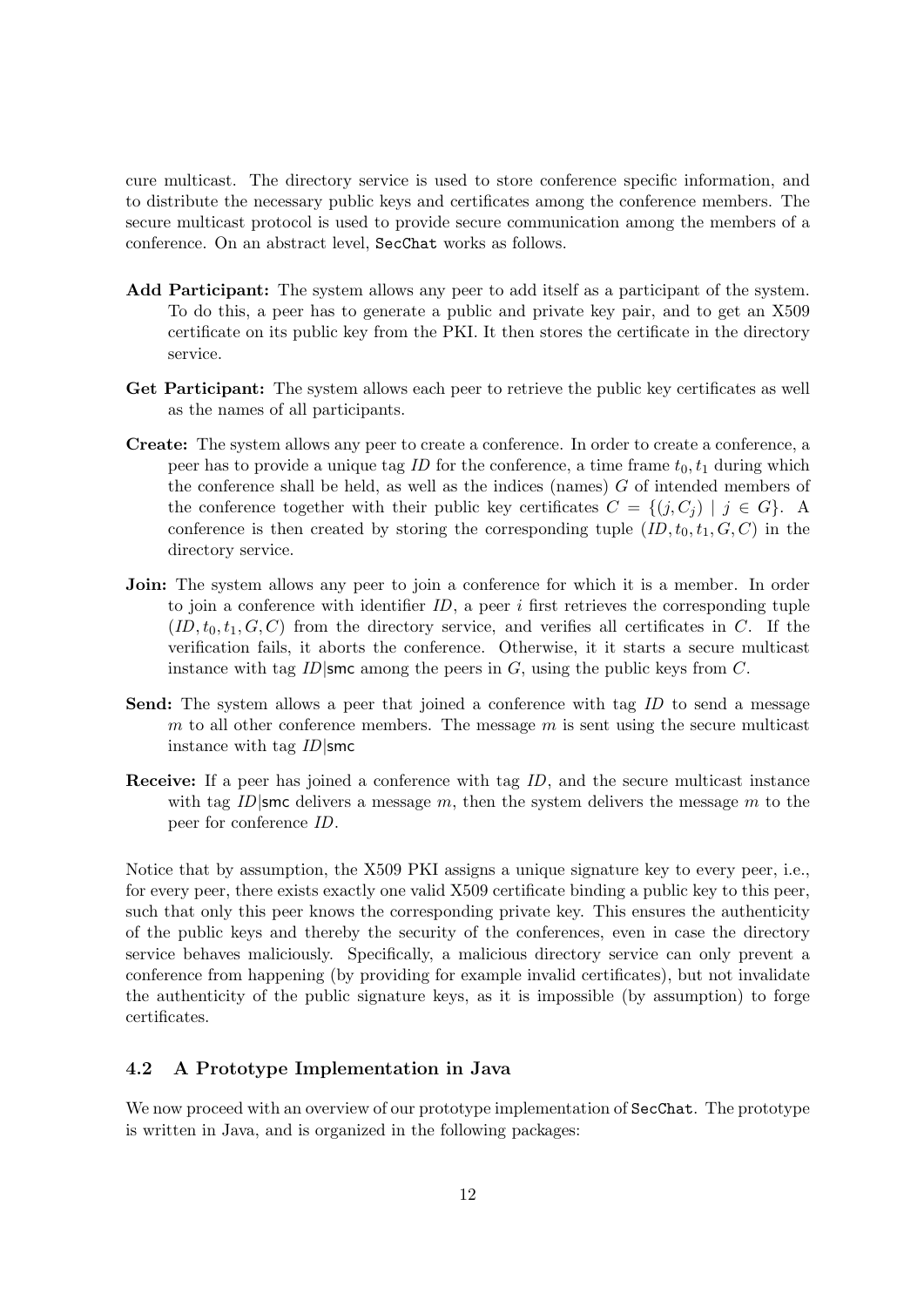Figure 3: Architecture of the Prototype Implementation of SecChat

- secureMulticast.protocols: This package contains all classes for implementing the protocols involved in a secure multicast. Specifically, it implements peer-to-peer communication, a failure-detector, a consensus protocol, a GKE protocol, as well as a secure multicast protocol.
- secureMulticast.database: This package contains all classes for implementing the directory service. We implemented the directory service as a central component running on a server that must be accessible by every peer.
- secureMulticast.gui: This package contains all classes for the graphical user interface (GUI) of our application.
- secureMulticast.model: This package contains all classes needed for managing initialization data, such as the private and public key certificates, encryption algorithms used, and so on. It serves as a basis for all other packages.

Figure 4.2 illustrates the dependencies of the packages, and also lists the most important classes of each package. In the following, we describe each of the packages in more detail.

The Protocol Stack (secureMulticast.protocols). This package provides a set of protocols used for implementing secure multicast (see Figure 4.2 for a list of all protocols). Every such protocol is a sub-class of the abstract class Protocol, the abstract class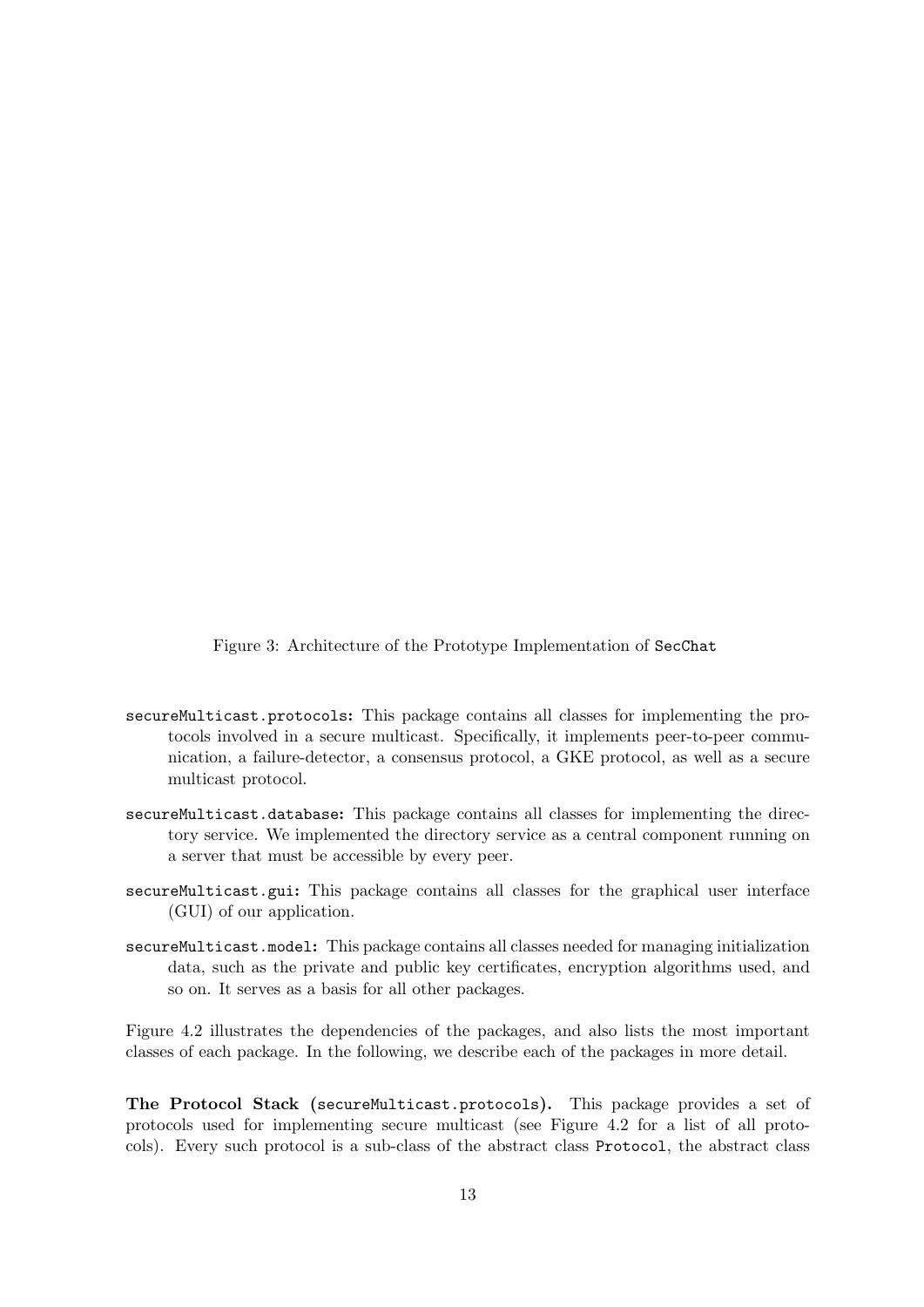SingletonProtocol, or of the abstract class GroupSingletonProtocol. Protocols of the first type can be instantiated multiple times for the same group, whereas protocols of the second type can only be instantiated once for the same group. Protocols of the third type can only be instantiated once per virtual machine.

For every protocol class *protName*, there is a caller interface [*protName*]Caller that must be implemented by the object that instantiates the protocol. The interface specifies the methods that will be called by the protocol instance in case it produces an output.

Protocols are instantiated by calling the corresponding static method Protocol.newInstance (or GroupSingletonProtocol.newInstance, SingletonProtocol.newInstance, respectively). This method expects a unique tag ID, a reference to the calling object, and an object of type Group, which specifies the intended participants. It is then verified if the tag ID is unique, and if the calling object implements the corresponding caller interface. In case all checks succeed, the corresponding instance in generated (in case of singleton protocols, it is looked-up in an internal hashtable) and returned to the calling object.

Protocols may be built in a modular way, i.e., they may build on sub-protocols. In the following, we call such a composition of protocols a protocol stack. The intra-stack communication is done by method calls whereas the inter-stack communication is message based. Every message contains the unique protocol ID and name of the sender and the receiver. There are two types of messages, peer-messages and group-messages. Regarding which message type the PT2PTLink — a GroupSingletonProtocol — will send the message to all or just to one peer.

For each peer in each group exists a ReceivingThread. This thread waits for incoming messages and puts them in the ReceivingQueue (java 1.4.2 java.nio does not support ssl channels - so we had to give each socket his own listener namely a ReceivingThread). The message will then be handled by a WorkingThread, which delivers the message to the destination protocol and performs all actions started by the protocol upon receiving this message. So the WorkingThread will run through the whole protocol stack if needed.

Messages to other peers may either be send by the WorkingThread in case the message is produced by a protocol or by a thread of the application using this protocol stack.

We now sketch the implementation of the lowest layer of the protocol stack: the protocol PT2PTLink. This GroupSingletonProtocol implements the links used by all protocols in order to send messages authetically. The authenticity is retrieved by using authentic ssl connections. To verify the authenticity the X509 public key certificates in the SingleKeyStore are used. The SingleKeyStore is a wrapper class for java.security.KeyStore. The SingleKeyStore takes care of loading, storing the KeyStore data and asks the user for the password if needed.

The PT2PTLink starts a ListeningThread to which all other group members may connect. Instantiates the ReceivingQueue and starts as much WorkingThreads as specified in the properties. Upon receiving a connect request the ListeningThread verifies the authenticity,registers the outputstream and address. Creates a ReceivingThread which is then listening on this sslsocket.

Sending a message without having already an established connection will lead to the following. If an address is known for this peer a connection will tried to be opened. If no connection can be established to an other peer, the message is put into a SendingQueue. Upon initialization of the SendingQueue the SendingThread is started which tries to connect and send the messages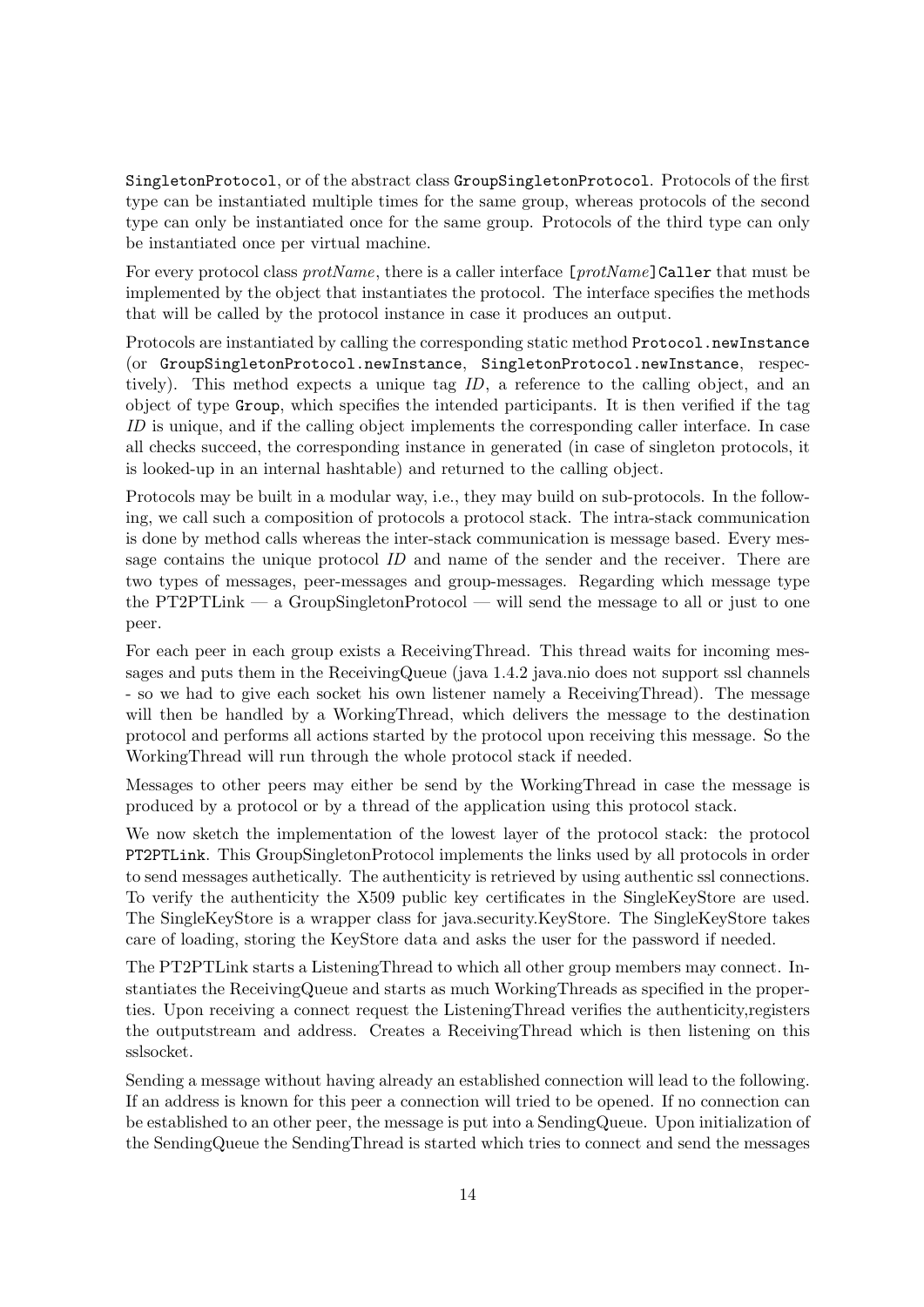periodically. The delay between the retries is specified in the properties file. Notice that it is sufficient if one of each pair of peers knows the address of the other to establish a connection. Once a connection was established, both got the address of the other peer, so they can try to reconnect if necessary.

The Directory Service (secureMulticast.database). The directory service is build on top of an HSQL-database. In the HSQL-database, java objects can be easily stored as serialized data. The data for this database is stored in the files Test.script, Test.properties. To generate these two files for a new, empty database, run the ant file build.xml. The database is behind a server, which handles the requests. The only purpose of the server is connecting the database to the network. For each request a HandlingThread is started, which takes care of the database updates. The DB-Stub transforms the messages to the corresponding SQL-queries. In case of an add participant it also checks if the certificate is valid. This is necessary, because for each identity (the canonical name of the certificate subject in combination with the certification authority) only one entry may be made in the database. Therefore, an adversary could prevent a peer to participate by adding a forged certificate.

The port to be served by the database server and the path where to find the database files is specified in a property file which path has to be given as argument starting the Server. An example property file can be found under /parameters/DBParameters.secmc.

The User Interface (secureMulticast.gui) and Setup (secureMulticast.model). A peer is started by invoking the IMFrame with the arguments of your name, and the path to a property file. This property file contains the address of the directory service, the path to the keystorefile, the location of the accepted public certificates, the cryptographic algorithms and providers used, the key sizes, the queue sizes, and the number of WorkingThreads used. Example property files can be found under /parameters/parameters\*.secmc.

The communication between the SecChat and the directory service is handled by secureMulticast.protocols.DBConnection. Joining a conference will firstly perform a check if all certificates of the conference members are already accepted. All accepted certificates are stored in the secureMulticast.model.SingleKeyStore. For the not accepted certificates, the user will be asked if he trusts these certificates. After all certificates have been accepted and added to the Singlekey Store, the members of the conference are added to secureMulticast.model.Peers. Furthermore a Session object is created and added to secureMulticast.model.Sessions. The AuthenticIpGroup (which is needed to start the SMC) is then created from of the Session object. Then, the Sec Multicast is started to compute the group key, and once the group key is computed, messages will be securely multicasted via Sec Multicast.send().

## A Assessment of personal work

In the beginning, I enjoyed studying the protocols, which I should implement. I spend too much time on finding out which approach to take for the protocol stack. Therefore, I started with the design of SecChat. First, the directory service and the model for the chat, then it was time for the GUI. Since this was my first GUI, this took much too long and is still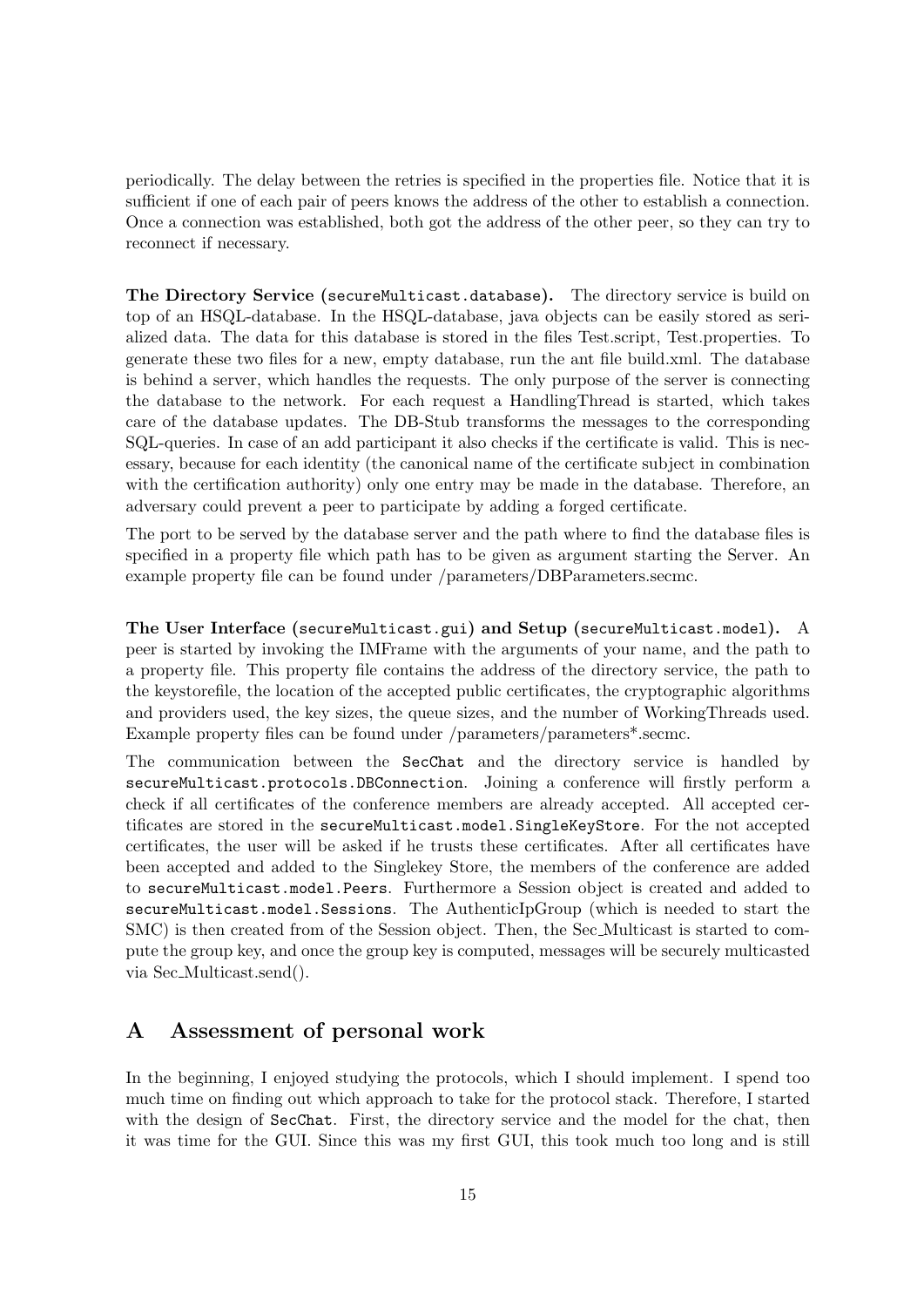not finished. At that point, I started implementing the protocol stack, thinking that I was already much too late. So I did probably the biggest mistake, I developed the protocol stack without testing. Like that, I could catch up with my time plan. But when I started testing the whole protocol stack, I had to pay for it. Furthermore there have been some problems in setting up a test environment, which cost me quite a lot of time. But trying to set up the test environment, I learned a lot about KNOPPIX (We first wanted to run the tests on Laptops, all exactly the same, running KNOPPIX. But the Laptops were so slow, setting up the Secure Multicast took about 10 times as long as on a 'normal-PIII 1.1GHz' Laptop so we decided to test it on the servers.) The two main conclusions are for me:

- never program faster than you can test
- never work too much, because you will have to pay for your overhours with inproductivity tomorrow

## References

- [Asp02] James Aspnes. Randomized protocols for asynchronous consensus. Manuscript, available from http://arxiv.org/cs/0209014, 2002.
- [BCK98] Mihir Bellare, Ran Canetti, and Hugo Krawczyk. A modular approach to the design and analysis of authentication and key exchange protocols. In Proc. 30th Annual ACM Symposium on Theory of Computing (STOC), 1998.
- [BPR00] M. Bellare, D. Pointcheval, and P. Rogaway. Authenticated key exchange secure against dictionary attacks. In Advances in Cryptology: Eurocrypt '00, 2000.
- [CGI+99] Ran Canetti, Juan Garay, Gene Itkis, Daniele Micciancio, Moni Naor, and Benny Pinkas. Multicast security: A taxonomy and efficient constructions. In Proc. INFOCOM '99, 1999.
- [CR93] Ran Canetti and Tal Rabin. Fast asynchronous Byzantine agreement with optimal resilience. In Proc. 25th Annual ACM Symposium on Theory of Computing (STOC), pages 42–51, 1993. Updated version available from http://www.research.ibm.com/security/.
- [CS04] Christian Cachin and Reto Strobl. Asynchronous group key exchange with failures. In Proc. 23rd ACM Symposium on Principles of Distributed Computing (PODC), 2004.
- [CT96] Tushar Deepak Chandra and Sam Toueg. Unreliable failure detectors for reliable distributed systems. Journal of the ACM, 43(2):225–267, 1996.
- [FLP85] Michael J. Fischer, Nancy A. Lynch, and Michael S. Paterson. Impossibility of distributed consensus with one faulty process. Journal of the ACM, 32(2):374–382, April 1985.
- [Rei82] R. Reischuk. A new solution for the byzantine general's problem. Computer Science Technical Report RJ 3673, IBM Research Laboratory, 1982.